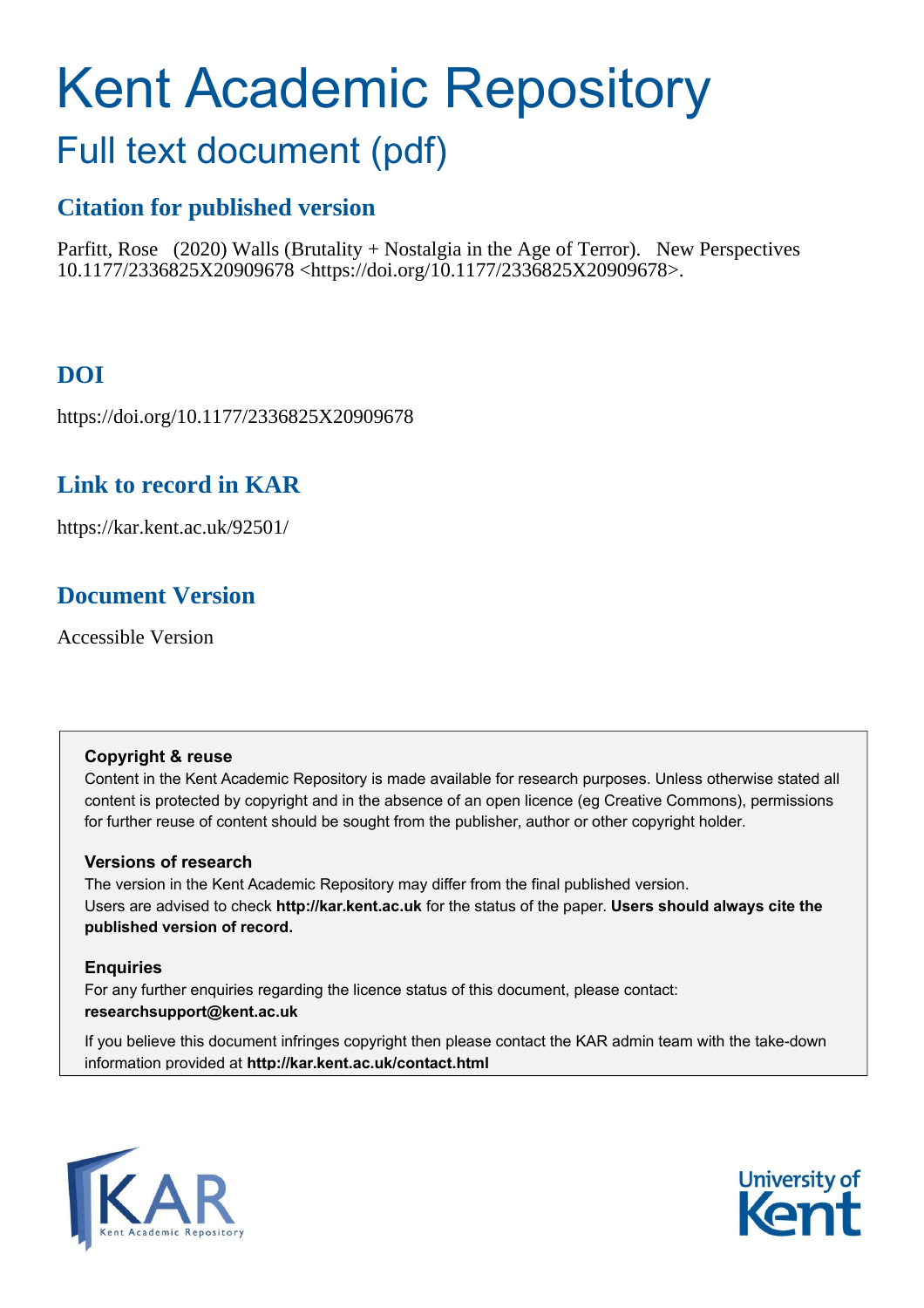## Walls

## Brutality  $+$  Nostalgia in the Age of Terror

#### Rose Sydney Parfitt

NEW PERSPECTIVES >-

New Perspectives 2020, Vol. 28(1) 51–56 © The Author(s) 2020 Article reuse guidelines: [sagepub.com/journals-permissions](https://sagepub.com/journals-permissions) [DOI: 10.1177/2336825X20909678](https://doi.org/10.1177/2336825X20909678) [journals.sagepub.com/home/nps](http://journals.sagepub.com/home/nps)





Bloc House in Resplendent Concrete, 2019, paper on cardboard, 148  $\times$  210 mm<sup>2</sup>.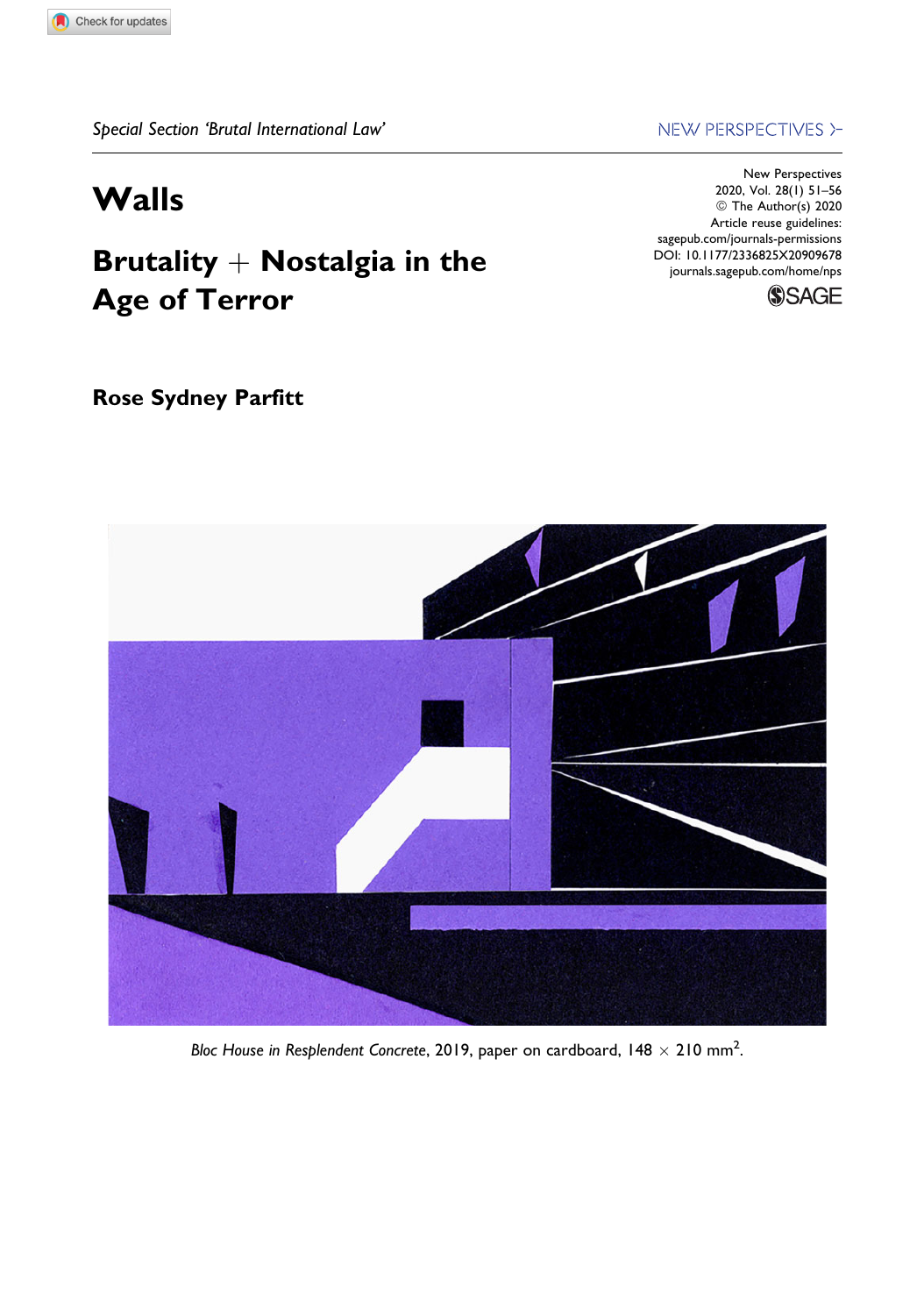

Office Chair Left Behind After the Building Asserted its Will, 2019, pencil and masking tape on tracing paper,  $148 \times 210$  mm<sup>2</sup>.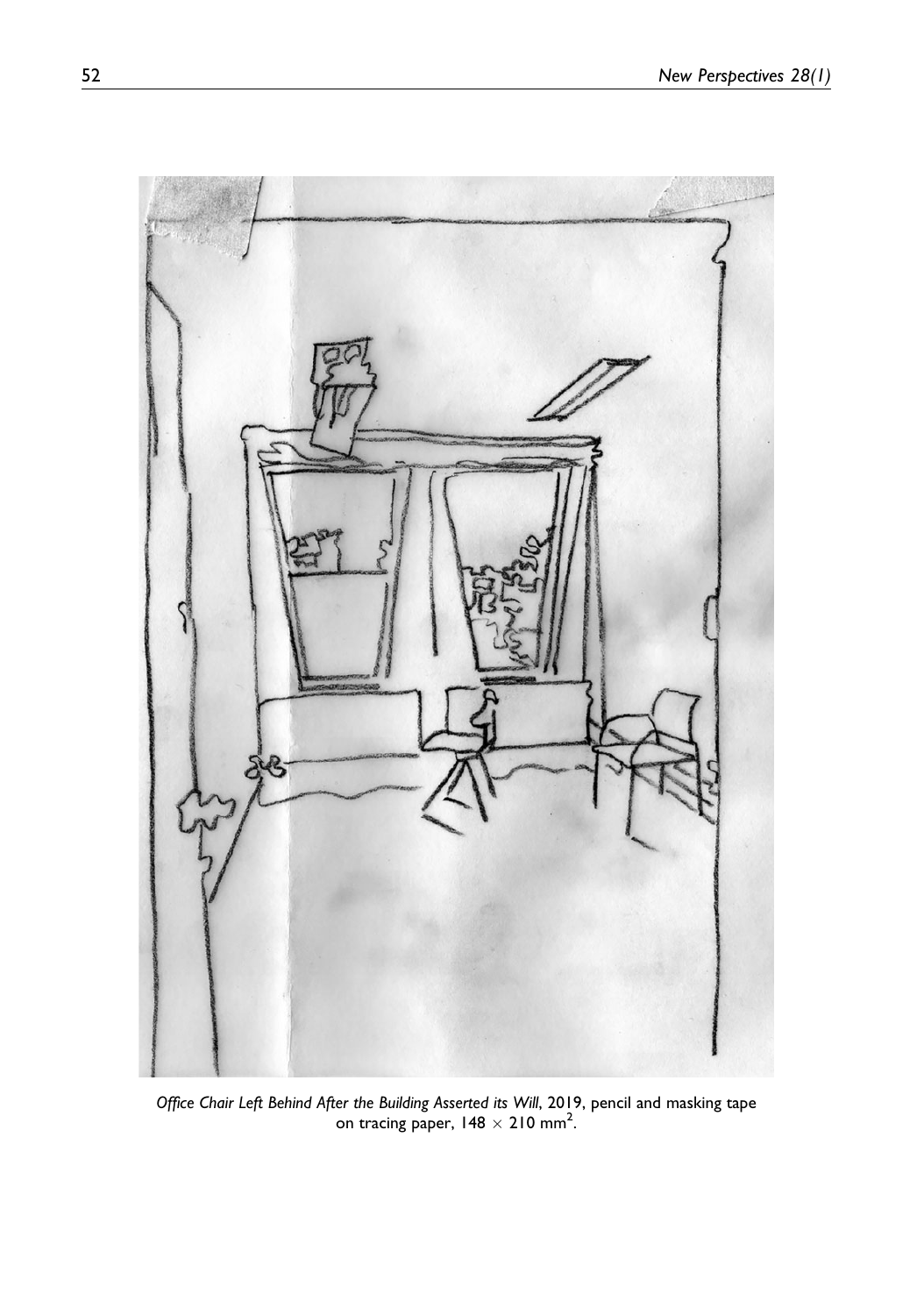

Perfect Brutality from the Inside Out, 2019, paper on cardboard, 148  $\times$  210 mm<sup>2</sup>.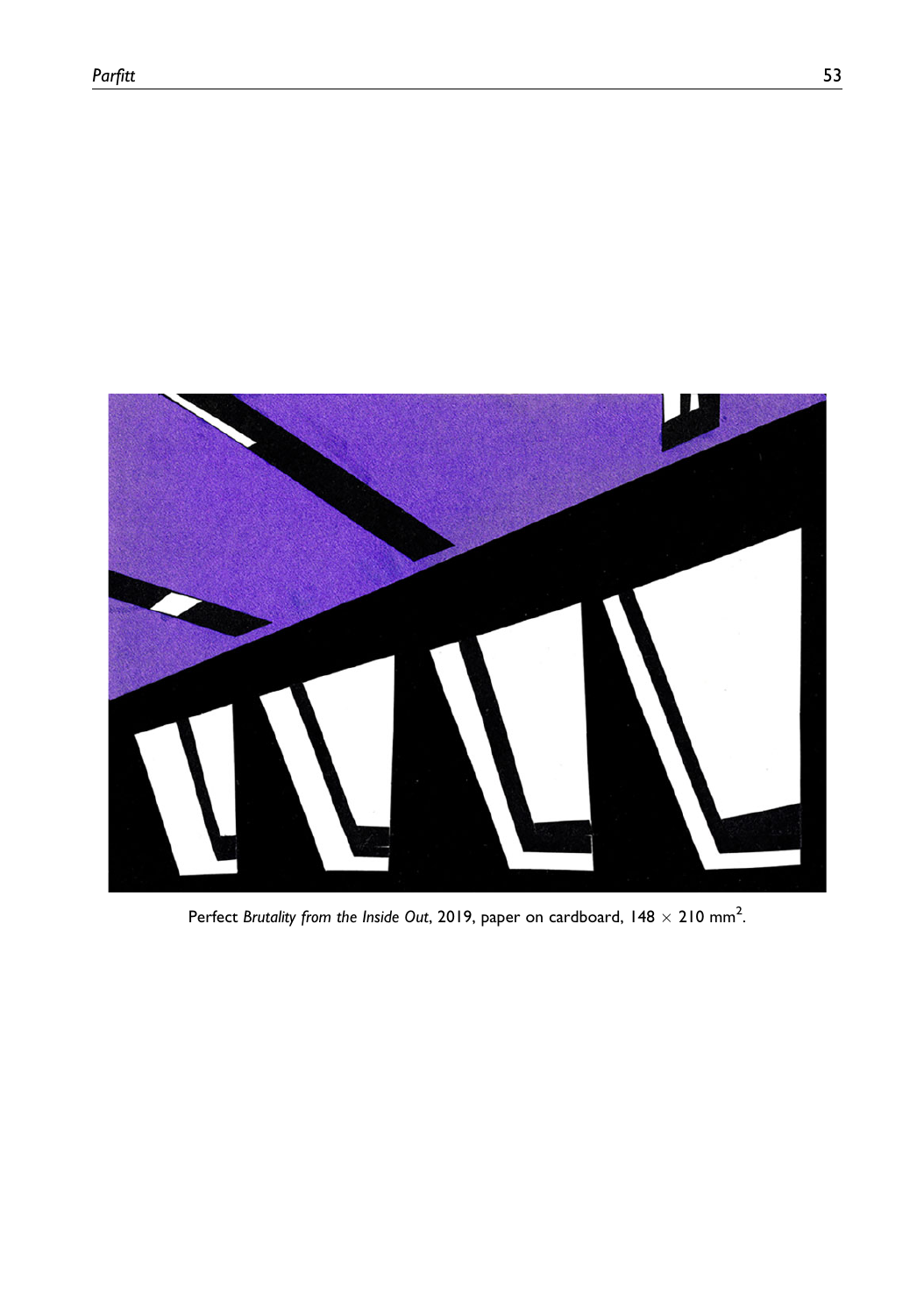

A Patch of Lichen on the Roof Contemplates Hexagonality, 2019, paper on cardboard, 148  $\times$  210 mm $^2$ .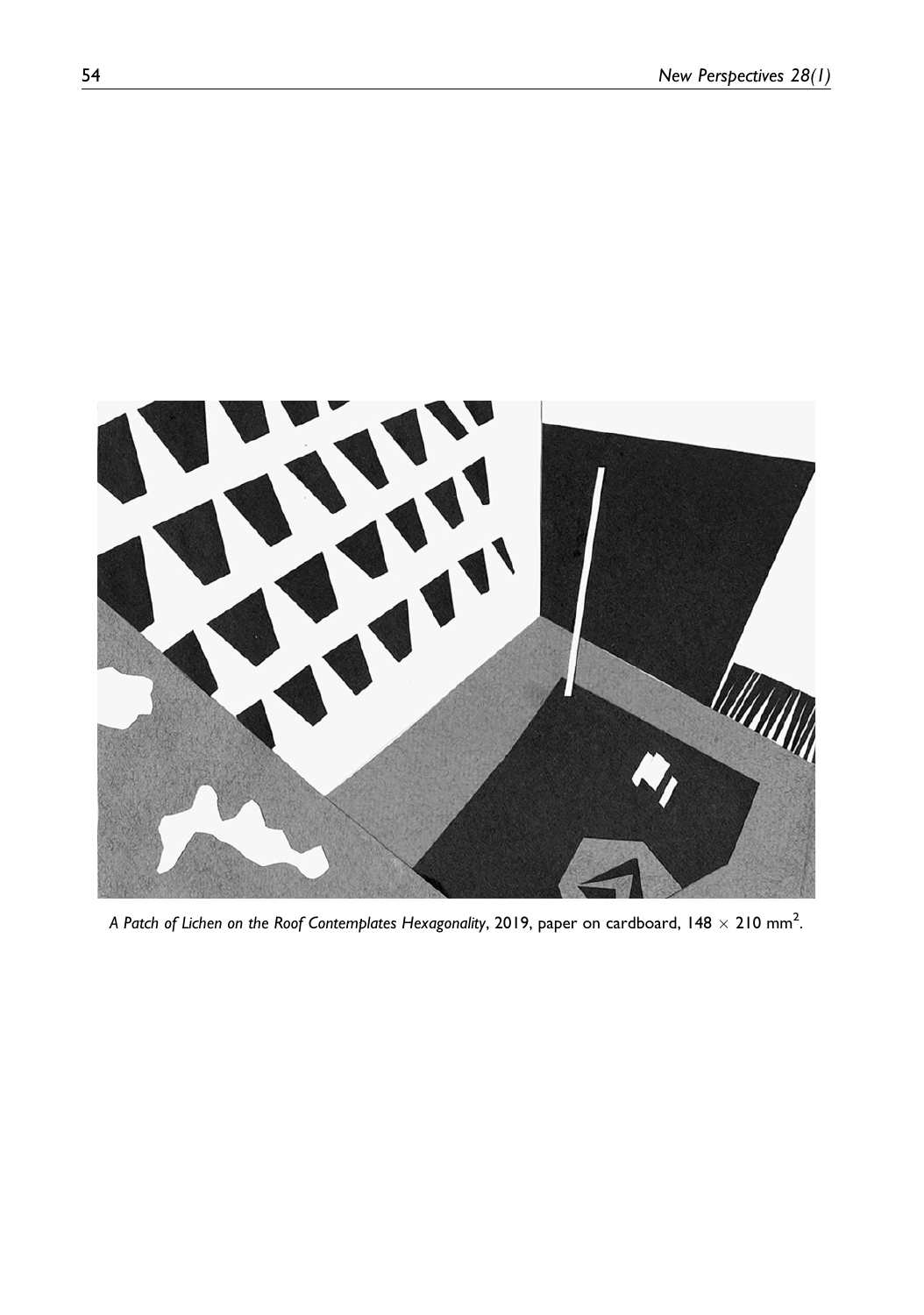

Wallpaper After the Wall, 2019, SGV image, size unlimited.